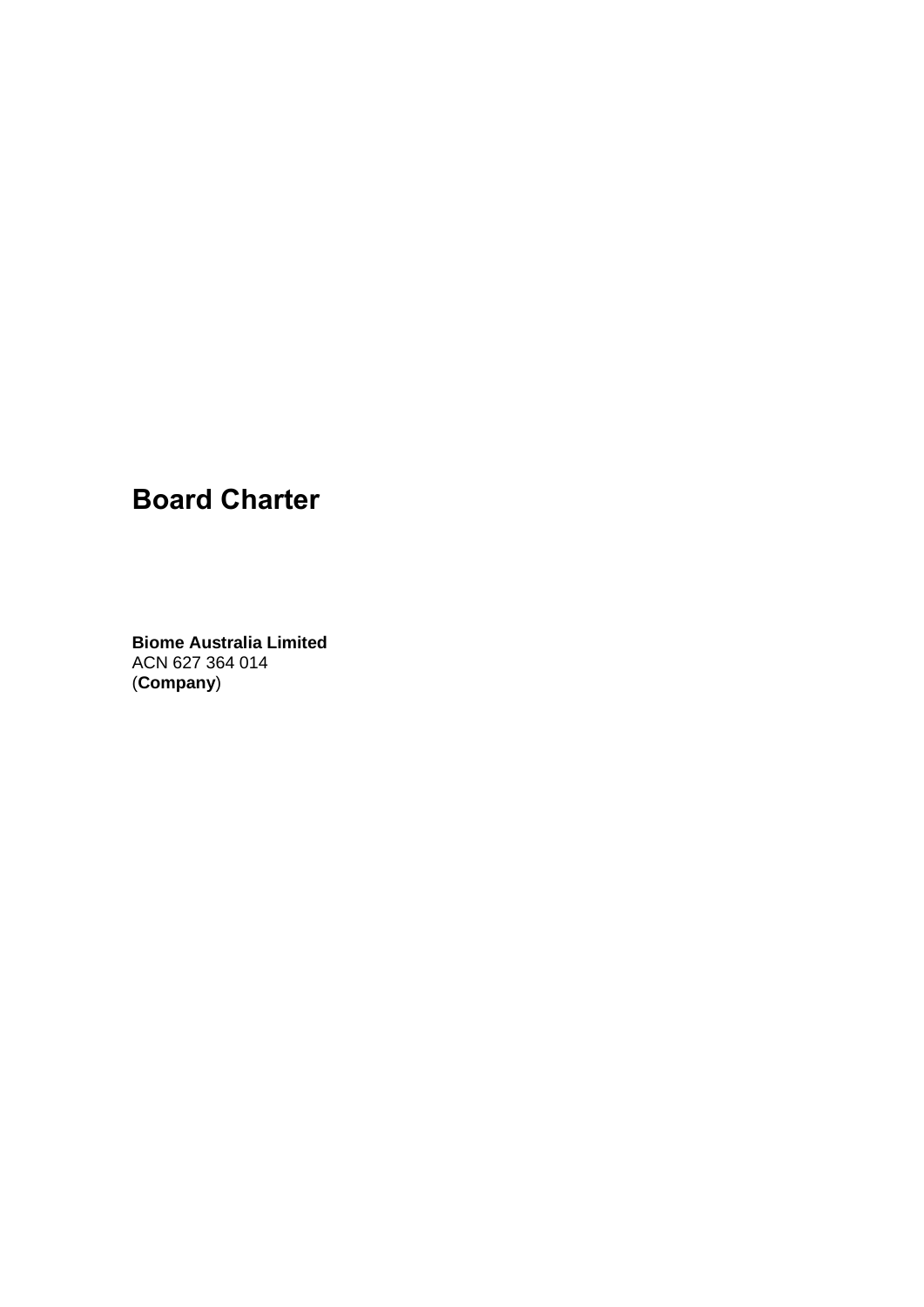# **Table of Contents**

| 1 |                                                                   |  |  |
|---|-------------------------------------------------------------------|--|--|
| 2 |                                                                   |  |  |
|   | 2.1<br>2.2                                                        |  |  |
| 3 | Role and responsibilities of chairperson and company secretary  2 |  |  |
|   | 3.1<br>3.2                                                        |  |  |
| 4 |                                                                   |  |  |
|   | 4.1<br>4.2                                                        |  |  |
| 5 |                                                                   |  |  |
|   | 5.1<br>5.2<br>5.3<br>5.4                                          |  |  |
| 6 |                                                                   |  |  |
|   | 6.1<br>6.2<br>6.3<br>6.4                                          |  |  |
| 7 |                                                                   |  |  |
| 8 |                                                                   |  |  |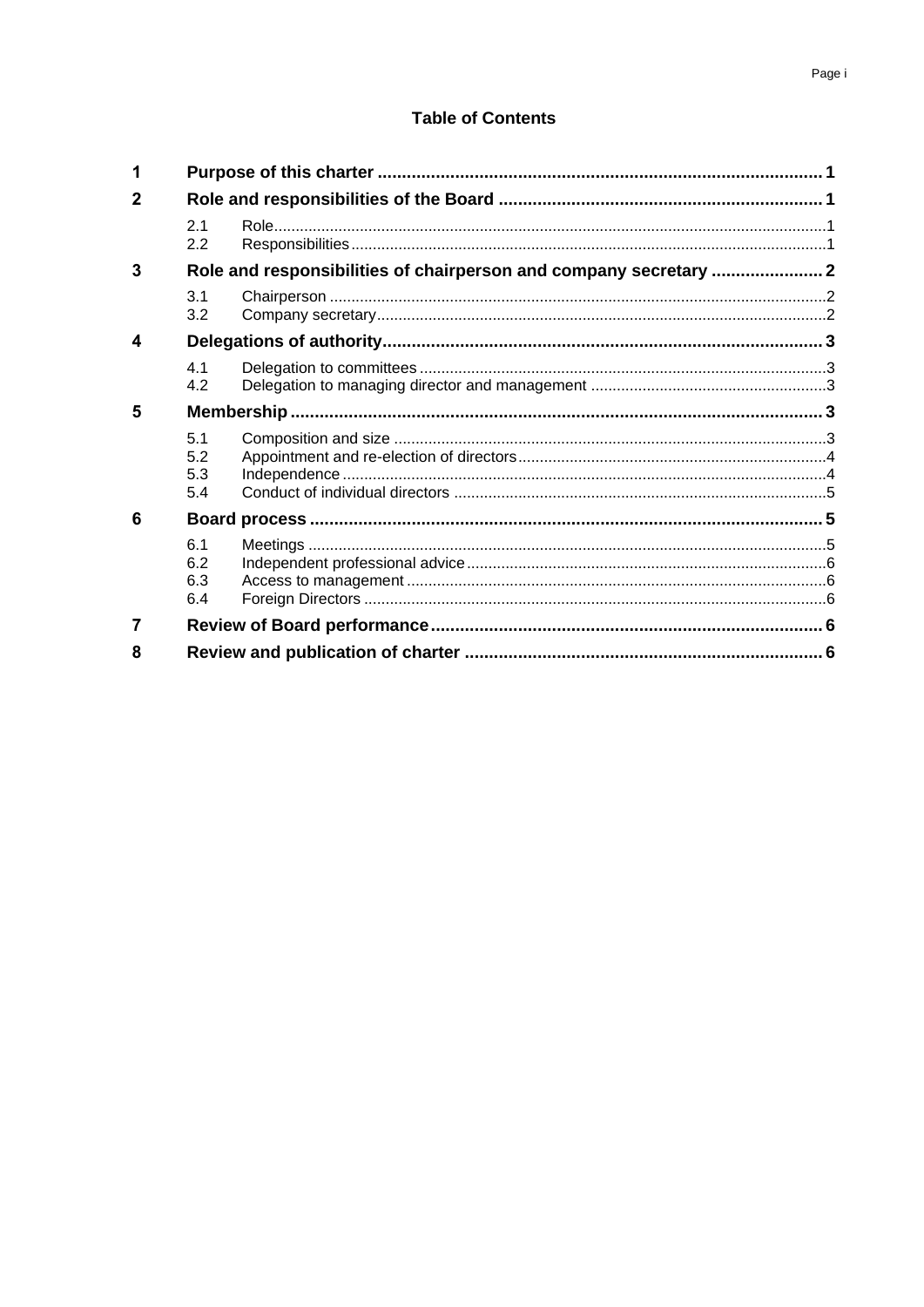## **1 Purpose of this charter**

The purpose of this charter is to specify how the Company is governed so as to promote the Company and protect the interests of shareholders.

The board of directors of the Company (**Board**) is responsible for the governance of the Company. This charter sets out the role and responsibilities of the Board, which responsibilities are delegated to committees of the Board or to management, as well as the membership and the operation of the Board.

References in this Charter to the Company include references to Biome Australia Limited and all of its subsidiaries.

## **2 Role and responsibilities of the Board**

#### 2.1 **Role**

On behalf of the shareholders of the Company, the role of the Board is to provide overall strategic guidance and financial management and controls for the Company through effective oversight of management. The Board ensures that the activities of the Company comply with its constitution, from which the Board derives its authority to act, and with legal and regulatory requirements.

To achieve this role, the Board has reserved to itself the following specific responsibilities.

#### 2.2 **Responsibilities**

The Board is responsible for:

- (a) demonstrating leadership, defining the purpose of the Company and setting the strategic objectives of the Company;
- (b) approving the Company's Code of Conduct and the Statement of Values contained in the Code of Conduct to underpin the desired culture within the Company;
- (c) appointing the chairperson (and potentially any deputy chairperson);
- (d) appointing and when necessary replacing the managing director;
- (e) approving the appointment and when necessary replacement of other senior executives and the company secretary;
- (f) overseeing management in its implementation of the Company's strategic objectives, instilling of the Company's values and performance generally;
- (g) through the chairperson, overseeing the role of the company secretary;
- (h) approving operating budgets and major capital expenditure;
- (i) overseeing the integrity of the Company's accounting and corporate reporting systems, including the external audit;
- (j) overseeing the Company's process for making timely and balanced disclosure of all material information concerning it that a reasonable person would expect to have a material effect on the price or value of the Company's securities;
- (k) satisfying itself that the Company has in place an appropriate risk management framework (for both financial and non-financial risks) and setting the risk appetite within which the Board expects management to operate;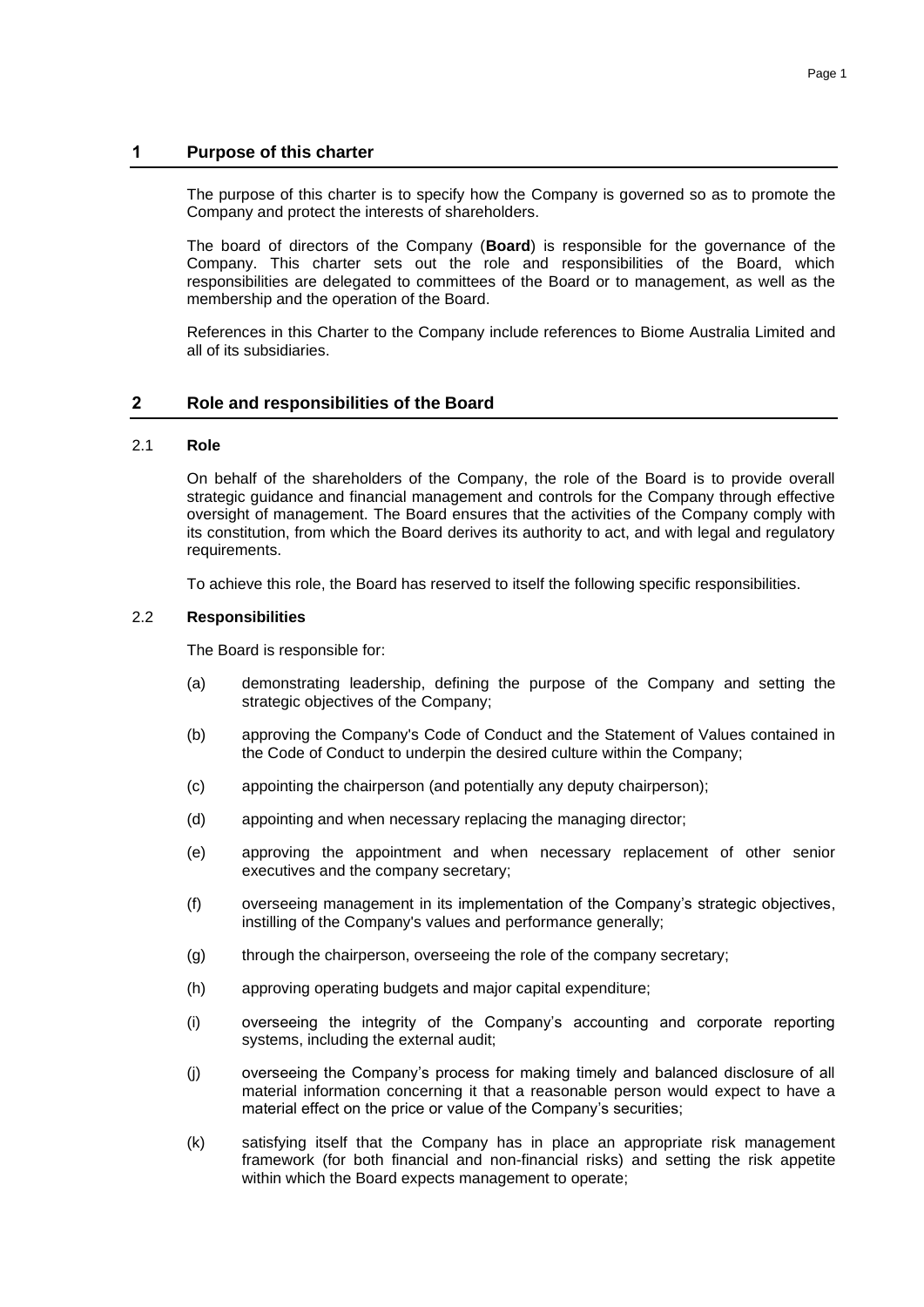- (l) satisfying itself that an appropriate framework exists for relevant information to be reported by management to the board;
- (m) whenever required, challenging management and holding it to account;
- (n) regularly reviewing its skills matrix to ensure that it covers the skills needed to address existing and emerging business and governance issues relevant to the Company;
- (o) responding to notices of bribery or corruption;
- (p) detecting and preventing bribery or corruption within the Company;
- (q) satisfying itself that the Company's remuneration policies are aligned with the Company's purpose, values, strategic objectives and risk appetite; monitoring the effectiveness of the Company's governance practices; and
- (r) reviewing and updating all of the Company's Corporate Governance Policies and Charters annually.

## **3 Role and responsibilities of chairperson and company secretary**

## 3.1 **Chairperson**

The chairperson is an independent and non-executive director appointed by the Board. The chairperson is responsible for:

- (a) leading the Board in reviewing and discussing Board matters;
- (b) chairing Board meetings and shareholder meetings, including, approving the agenda for Board meetings and ensuring that adequate time is available for discussion of all agenda items (including strategic issues);
- (c) ensuring the efficient organisation and conduct of the Board's function;
- (d) briefing all directors in relation to issues arising at Board meetings;
- (e) facilitating effective contribution by all directors and monitoring Board performance;
- (f) overseeing that membership of the Board is skilled and appropriate for the Company's needs;
- (g) promoting constructive and respectful relations between Board members and between the Board and management;
- (h) ensuring that independent directors meet separately on a regular basis to consider, among other things, senior executive performance;
- (i) overseeing the role of the company secretary, including, reviewing corporate governance matters with the company secretary and reporting on those matters to the Board; and
- (j) establishing and overseeing the implementation of policies and systems for Board performance review and renewal.

## 3.2 **Company secretary**

The company secretary acts as secretary of the Board, attending all meetings of the Board as required. The company secretary is accountable directly to the Board, through the chairperson on all matters to do with the proper functioning of the Board. The company secretary is responsible for:

(a) advising the Board and its committees on governance matters;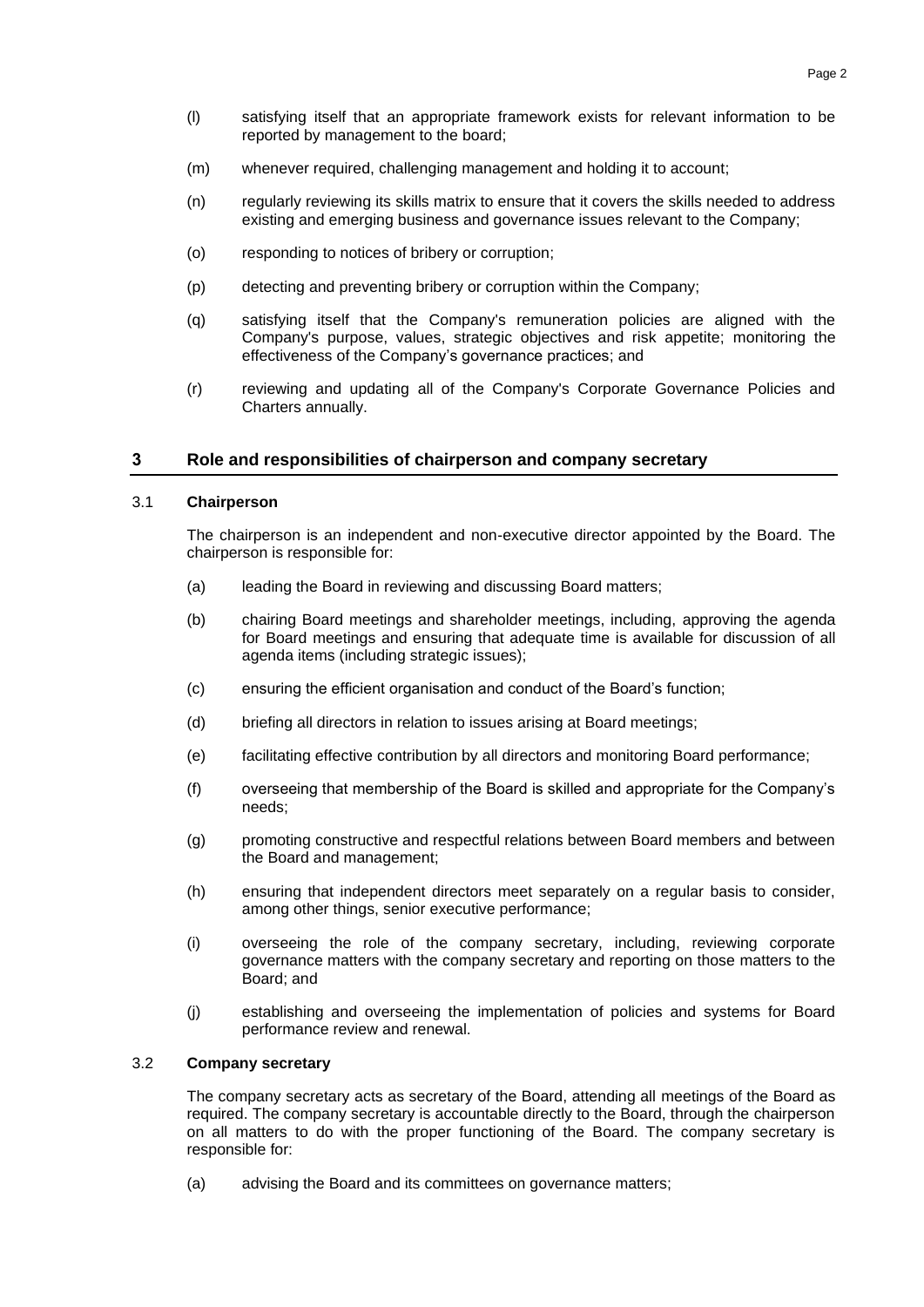- (b) monitoring that Board and committee policy and procedures are followed;
- (c) co-ordinating the timely completion and despatch of Board and committee papers;
- (d) ensuring that the business at Board and committee meetings is accurately captured in the minutes; and
- (e) helping to organise and facilitate the induction and professional development of directors and the company secretary.

## **4 Delegations of authority**

#### 4.1 **Delegation to committees**

Under the Company's constitution, the Board may delegate responsibility to committees to consider certain issues in further detail and then report back to and advise the Board.

Standing committees established by the Board will adopt charters setting out the authority, responsibilities, membership and operation of the committee. There are currently two standing committees:

- (a) Audit and Risk Committee; and
- (b) Nomination and Remuneration Committee.

The Company may establish other committees from time to time to consider other matters of special importance.

Directors are entitled to attend committee meetings and receive committee papers. Committees will maintain minutes of their meetings and are entitled to obtain professional or other advice in order to effectively carry out their proper functions. The chairperson of each committee will report back on committee meetings to the Board at the next full Board meeting.

#### 4.2 **Delegation to managing director and management**

The Board has delegated to the managing director (or other nominated person) the authority to manage the day to day affairs of the Company and the authority to control the affairs of the Company in relation to all matters other than those responsibilities reserved to itself in this charter.

The Board may impose further specific limits on managing director (or other nominated person) delegations. These delegations of authority will be maintained by the company secretary and will be reviewed by the Board as appropriate from time to time.

The managing director has authority to sub-delegate to the senior management team.

#### **5 Membership**

#### 5.1 **Composition and size**

The directors will determine the size of the Board, subject to the Company's constitution, which provides that there can be no less than three directors. The number of directors and the composition of the Board must at all times be appropriate to the Company to achieve efficient decision making and adequately discharge its responsibilities and duties.

The Company will seek to have directors with an appropriate range of skills, experience and expertise and an understanding of and competence to deal with current and emerging issues of the business.

The chairperson of the Board will be elected annually by the directors and must be an independent non-executive director.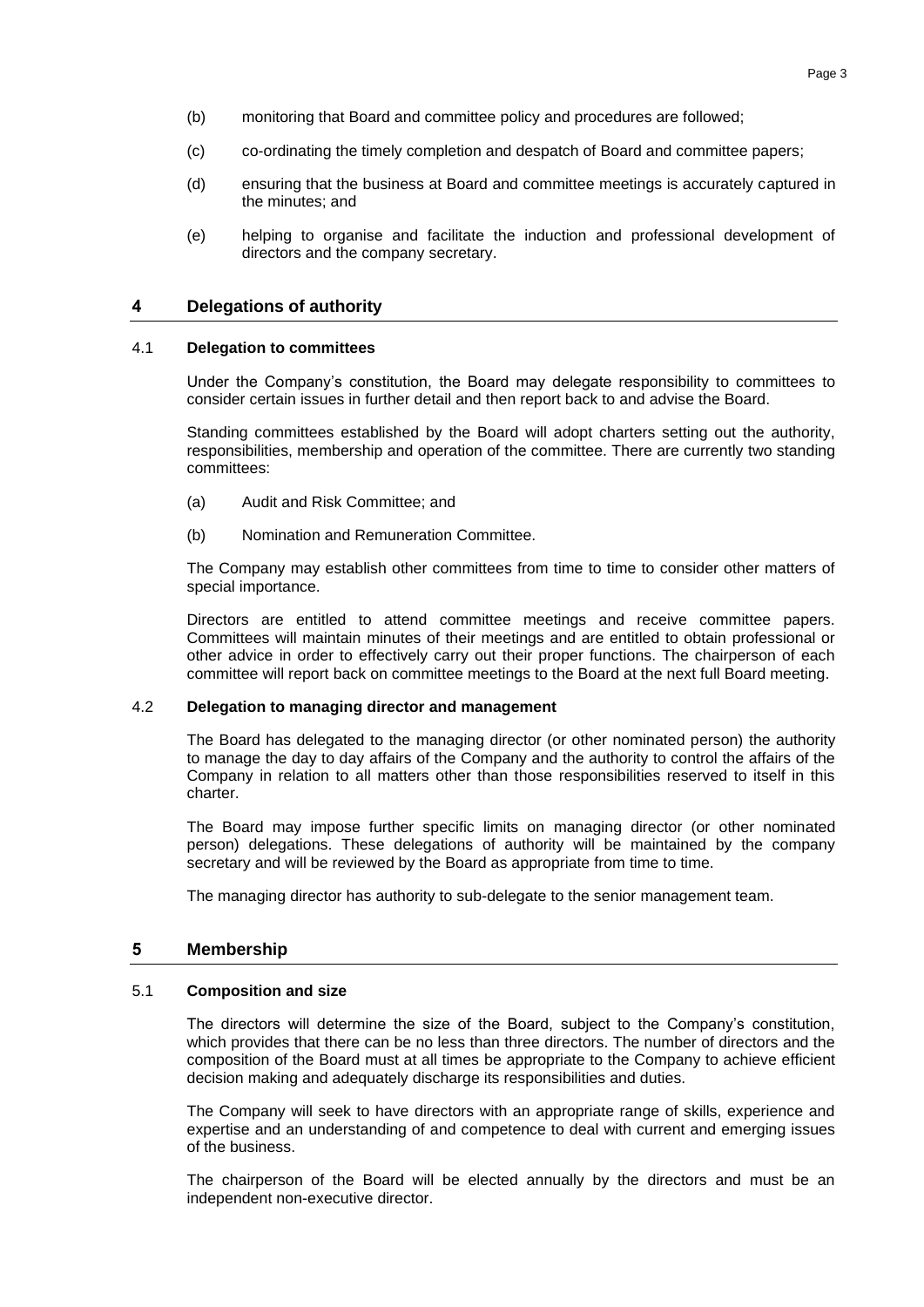## 5.2 **Appointment and re-election of directors**

The process of selection and appointment of new directors to the Board is that when a vacancy arises, the Nomination and Remuneration Committee (in discussion with the full Board if necessary) identifies candidates with appropriate skills, experience and expertise. Candidates with the skills, experience and expertise that best complement the Board's effectiveness will be recommended to the Board. All candidates must be subject to appropriate checks, including checks as to the candidate's character, experience, education, criminal record and bankruptcy history prior to being appointed.

When the Board considers that a suitable candidate has been found, that person may be appointed by the Board to fill a casual vacancy in accordance with the Company's constitution, but must stand for election by shareholders at the next annual general meeting. Before the election, the Company will provide security holders with all material information relevant to a decision whether to elect or re-elect a director.

Executive directors will be personally engaged by a service contract setting out the terms and conditions of their appointment. Non-executive directors will also be personally engaged by a letter of appointment.

Directors will be expected to participate in induction or orientation programs on appointment, and any continuing education or training arranged for them. The Company will periodically review whether there is a need for existing directors to undertake professional development to maintain the skills and knowledge required for their role as directors effectively.

Directors must retire from office in accordance with the constitution. Retiring directors may be eligible for re-election. Before each annual general meeting, the chairperson of the Board will assess the performance of any director standing for re-election and the Board will determine their recommendation to shareholders on the re-election of the director (in the absence of the director involved). The Board (excluding the chairperson) will conduct the review of the chairperson.

#### 5.3 **Independence**

All directors - whether independent or not - should bring an independent judgement to bear on all Board decisions.

A director is considered independent by the Company if the director is free of any interest, position, association or relationship that might influence, or be reasonably perceived to influence, in a material respect his or her capacity to bring an independent judgement to bear on issues before the Board and to act in the best interests of the Company and its security holders generally.

A director who:

- (a) is, or has been, employed in an executive capacity by the Company, or another group member and there has not been a period of at least three years between ceasing that employment and serving on the Board;
- (b) receives performance-based remuneration (including options or performance rights) from, or participates in an employee incentive scheme of, the Company;
- (c) is, or has within the last three years been, a partner, director or senior employee of a provider of material professional services to the Company or any group member;
- (d) is, or has been within the last three years, in a material business relationship (e.g. as a supplier, professional adviser, consultant or customer) of the Company or other group member, or is an officer of or otherwise associated with, someone with such a relationship;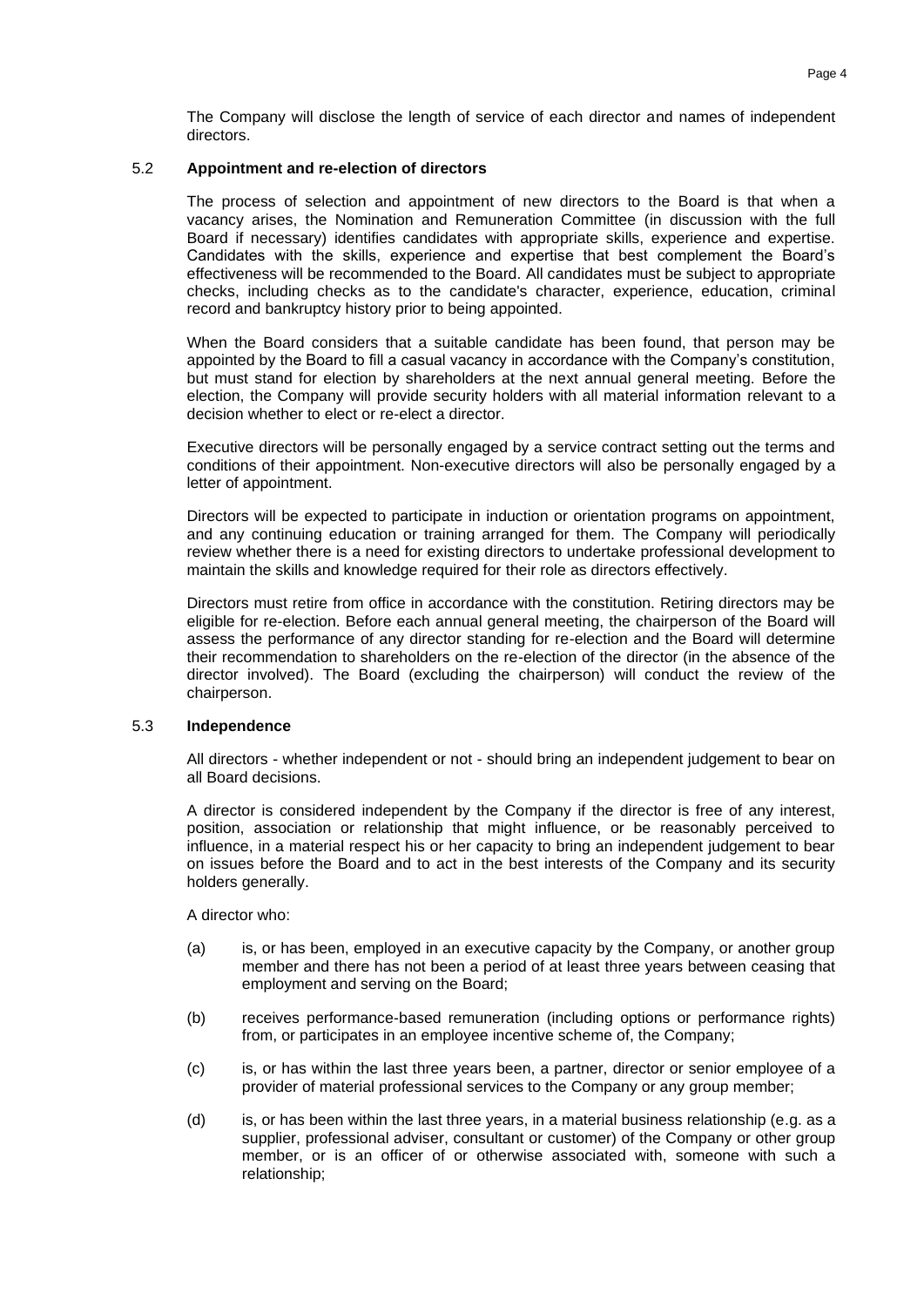- (e) is, represents, or is or has been within the last three years an officer or employee of, or professional adviser to, a substantial holder;;
- (f) has close personal ties with any person who falls within any of the categories described above; or
- (g) has been a director of the Company for such a period that their independence from management and substantial holders may have been compromised,

will not be independent, unless the Board is satisfied on reasonable grounds that the director is independent despite the existence of one or more of these circumstances. In each such case, the materiality of the interest, position, association or relationship needs will be assessed by the Board in order to determine whether it might interfere, or might reasonably be seen to interfere, with the director's capacity to bring an independent judgement to bear on issues before the Board and to act in the best interests of the Company and its security holders generally.

The Board will regularly assess the independence of each director in light of the interests disclosed by them. That assessment will be made at least annually at, or around the time, that the Board considers candidates for election to the Board. Each independent director must provide the Board with all relevant information for this. The outcome of this assessment will be reflected in the corporate governance section of the annual report.

If the board determines that a director's independent status has changed, that determination will be disclosed to the market in a timely fashion.

#### 5.4 **Conduct of individual directors**

Directors must at all times act in accordance with legal and statutory requirements, and discharge all their duties as directors. Directors must:

- (a) discharge their duties in good faith and in the best interests of the Company and for a proper purpose;
- (b) act with care and diligence, demonstrate commercial reasonableness in their decision making and act with the level of skill and care expected of a director of a major company, including applying an independent and enquiring mind to their responsibilities;
- (c) avoid conflicts of interest except in those circumstances permitted by the Corporations Act;
- (d) not make improper use of information gained through their position as a director;
- (e) not take improper advantage of their position as a director;
- (f) notify other directors of a material personal interest when a conflict arises;
- (g) make reasonable enquiries if relying on information or advice provided by others;
- (h) undertake any necessary inquiries in respect of delegates;
- (i) give the Company all the information required by the Corporations Act; and
- (j) not permit the Company to engage in insolvent trading.

## **6 Board process**

#### 6.1 **Meetings**

All Board meetings will be conducted in accordance with the Company's constitution and the Corporations Act.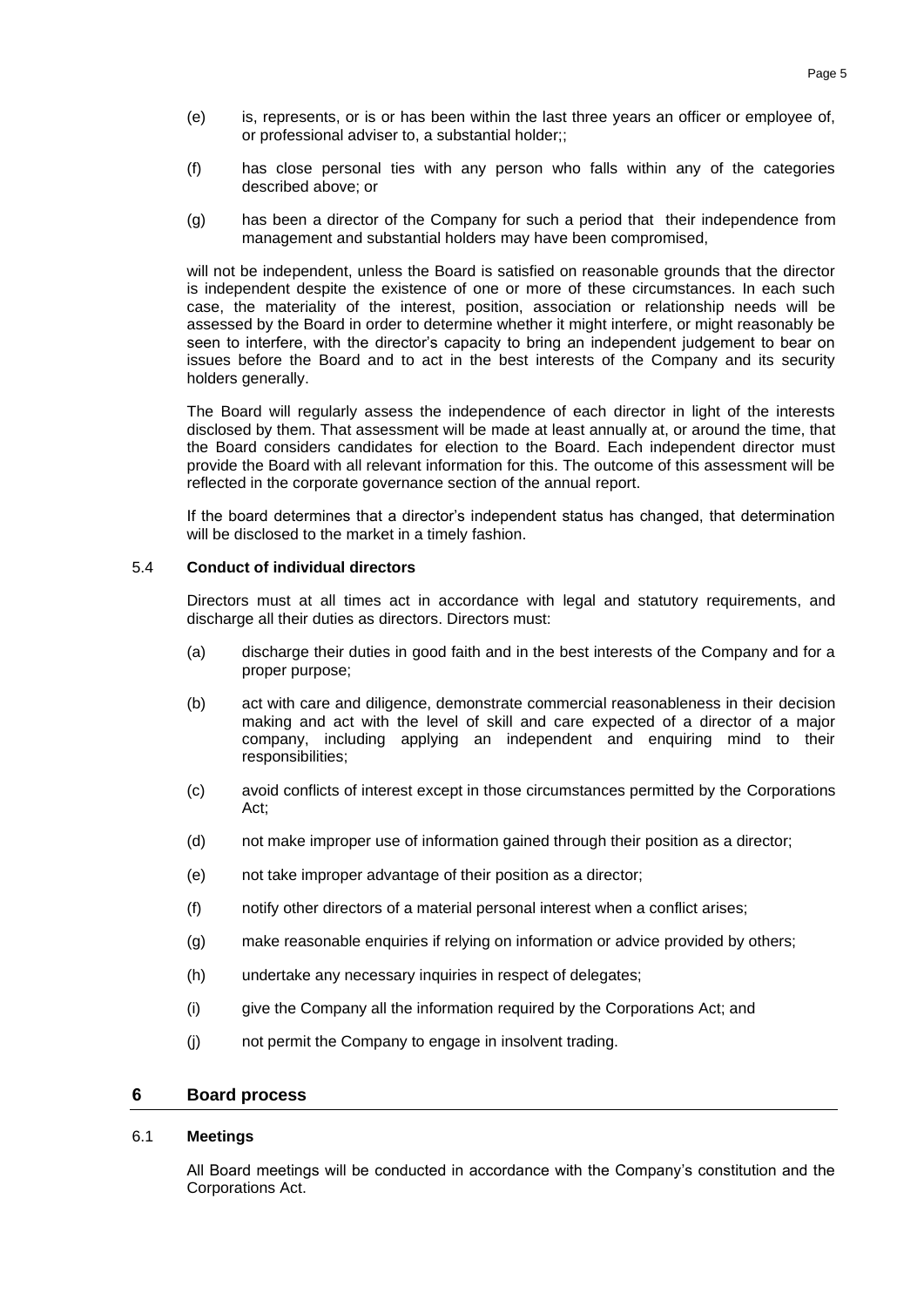Directors are committed to collective decision making, but have a duty to question and raise any issues of concern to them. Matters are to be debated openly and constructively amongst the directors. Individual directors must utilise their particular skills, experience and knowledge when discussing matters at Board meetings.

Directors must keep Board discussions and resolutions confidential, except where they are required to be disclosed.

All directors are generally expected to prepare adequately, attend and participate at each Board meeting. All directors should actively consider the sufficiency of the contents of the board papers that they have been provided for consideration. The Board should assess the information that it receives and the timing of its distribution to ensure the Board has sufficient time to examine the material provided to it for approval.

Non-executive directors will periodically meet without executive directors or management present.

The Board may request or invite management or external consultants to attend Board meetings, where necessary or desirable.

The Board may conduct meetings by telephone or video conference.

#### 6.2 **Independent professional advice**

Following consultation with the chairperson, directors may seek independent professional advice at the Company's expense. Generally, this advice will be available to all directors.

#### 6.3 **Access to management**

The directors have complete and open access to management following consultation with the chairperson and managing director (if any).

#### 6.4 **Foreign Directors**

In the event that a director does not speak English, being the language in which key corporate document are written or Board or shareholder meetings are held, the Company will ensure that:

- (a) such documents are translated into the relevant director's native language; and
- (b) a translator is present at all Board and shareholder meetings.

In such cases, "key corporate documents" includes the Company's Constitution, prospectuses, product disclosure statements, corporate reports, financial reports, and continuous disclosure announcements.

#### **7 Review of Board performance**

The Nomination and Remuneration Committee is responsible for periodically evaluating the performance of the Board, its committees, and individual directors.

The Nomination and Remuneration Committee has the discretion to implement and amend its performance review process as it sees fit.

#### **8 Review and publication of charter**

The Board is responsible for reviewing this charter annually and the division of functions and responsibilities in the Company to determine its appropriateness to the needs of the Company from time to time. The charter may be amended by resolution of the Board.

The charter is available on the Company's website. Key features are published in: